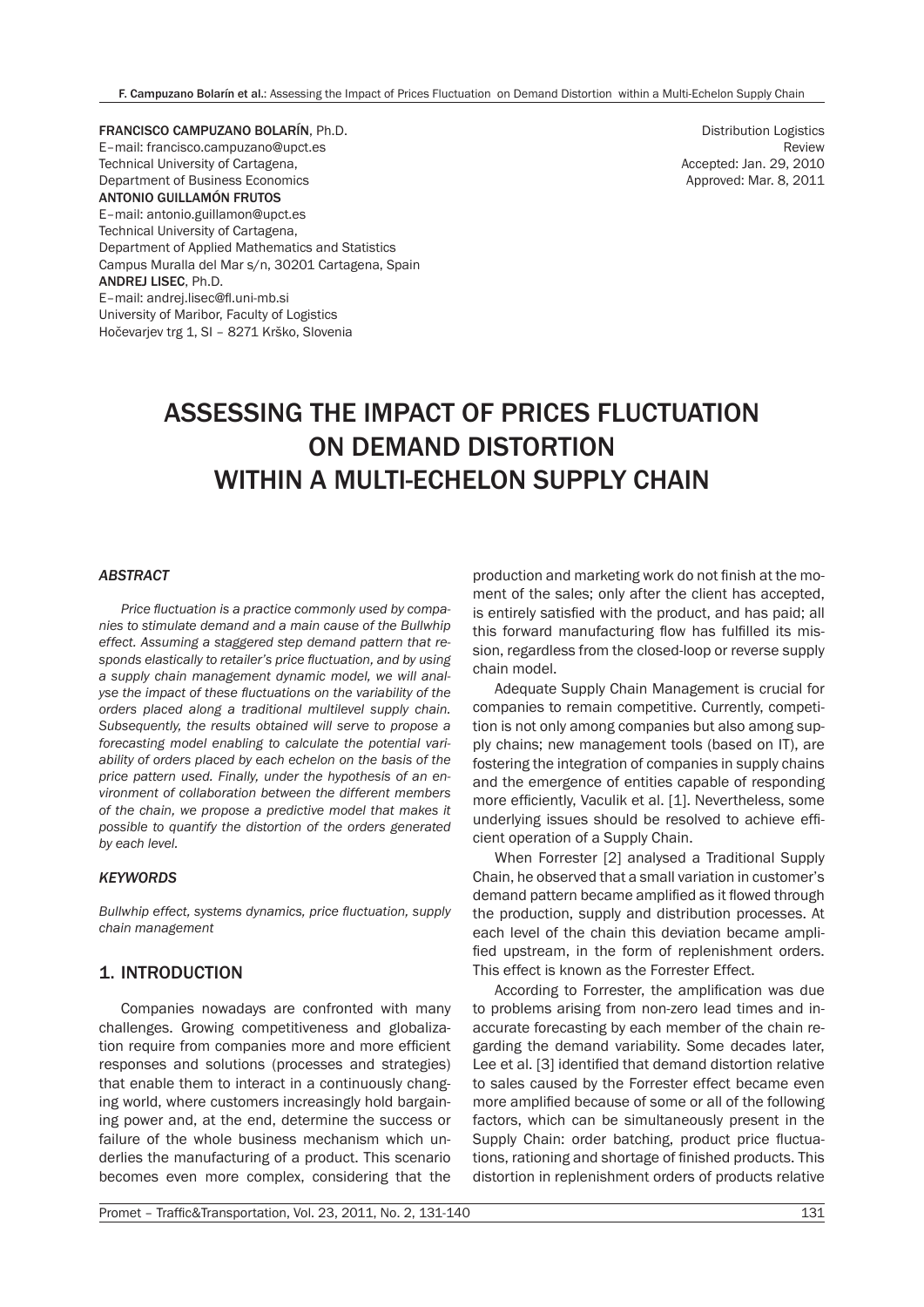to end customer's demand resulting from the combination of the mentioned elements (distortion which keeps on increasing as we move from end customer along the supply chain), is called the *Bullwhip effect*.

The study of the Bullwhip effect has given rise to numerous works, aimed at both analysing its causes and solving it by means of various management strategies. All these contributions can be classified as follows:

- Studies focused on how to reduce the Bullwhip effect, which put forward the smoothing of replenishment orders or new collaborative structures for information exchange among the supply chain members. The works of Deziel and Elion [4], Sterman [5], John et al. [6], Lee et al. [7], Kelle and Milne [8], Lee et al. [9], Disney and Towill [10, 11], Disney et al. [12], Dejonckheere et al. [13] are worth mentioning.
- Works focused on analysing the impact of several factors on the Bullwhip effect, such as variable lead times, inaccuracy of forecasts and lack of information among the members of the chain. In this respect, the studies by Chen et al. [14], Lee et al. [7], Metters [15], So and Zheng [16], Chatfield et al. [17], Hosoda and Disney [18] are the most outstanding ones.

Many of these authors' analytical models provide satisfactory results, although some methodological difficulties could arise from the structure of the models developed when it comes to applying them, as well as considerable constraints in their field of application, owing to some rigid conditions established, such as, for example, the fact that they concentrate only on one parameter [19]. It should also be noted that the article by Lee et al. [20] provides an excellent approach to the analysis of the causes and potential solutions of the Bullwhip effect.

As previously mentioned, price fluctuation is one the major causes of the appearance of Bullwhip effect in the supply chain. This practice is used by businessmen to stimulate the demand [21] to the extent that in many companies the budget allocated for sales promotion is higher than the budget allocated for advertising [22].

It is very common that wholesalers and manufacturers establish product pricing policies. Depending on each individual case, the manufacturer can offer discounts, usually by product volume, to encourage the wholesaler to purchase an amount larger that they need. If the difference between the real price of the item and the purchase price is bigger than the holding costs of the item, this strategy could prove profitable for the wholesaler in the first moment, but if they have not carried out a study to know what their real demand is, the holding costs could exceed the mentioned price difference and the expected benefits would not materialize [23]. Furthermore, it could also happen that

the wholesaler goes on purchasing products until their warehouses are full. In that case, the wholesaler's actual demand information would not be reflected in their purchases to the manufacturer, with the subsequent appearance and/or magnification of the Bullwhip effect, since the size of the wholesaler's replenishment orders will bear no relation with the retailer's demand, thus leading to wrong forecasting upstream the supply chain. The wholesaler will just satisfy the demand by disposing of the stored products and this will distort the manufacturer's forecasts, which sees a sales decrease when compared to previous periods. These forecasts will prompt the manufacturer to reduce their production activity, and this might subsequently result in stock disruptions in their warehouse. The wholesaler can carry out such price policies for retailers and the latter for end-customers.

Price variation or modification by the members downstream the chain has been particularly studied by Özelkan et al. [24], who analyse the increase of this variation as we move downstream the supply chain, which becomes what the authors call "Reverse Bullwhip effect in Pricing" (RBP). This analysis complements the studies by Cowan [25] on the impact of changes in demand patterns on the sale prices within the different types of economies and, consequently, on the benefits these changes entail. For Özelkan et al. [15] price fluctuation can be the cause behind an increase of distortion in replenishment orders or, in other words, a magnification of the Bullwhip affects upstream the supply chain.

The present paper complements both authors' analysis, by studying the fluctuation of the retailer's prices, and its impact on the proper management of a traditional multilevel supply chain (made up of manufacturer, wholesaler, retailer and end customer). By using a staggered step demand pattern, which responds elastically to retailer price fluctuation, the paper will analyze the influence of these fluctuations in the variability of the orders placed along the modelled supply Chain, by means of the supply chain management dynamic model proposed by Campuzano et al. [26]. In order to quantify that distortion, we will calculate the Coefficient of Variation associated with each series (replenishment / manufacturing orders) and obtained from different simulations carried out with the dynamic model proposed, by using a seasonal price pattern disturbed by different variability levels. Finally, if we considered possible an environment of collaboration between the different members of the chain, we propose, using linear regression, predictive model techniques that enable quantification of the distortion of the orders generated using information about variability prices and orders at the level immediately downstream.

The Bullwhip effect appears as the replenishment/ manufacturing orders Coefficient of Variation increases upstream the supply chain. The measurement of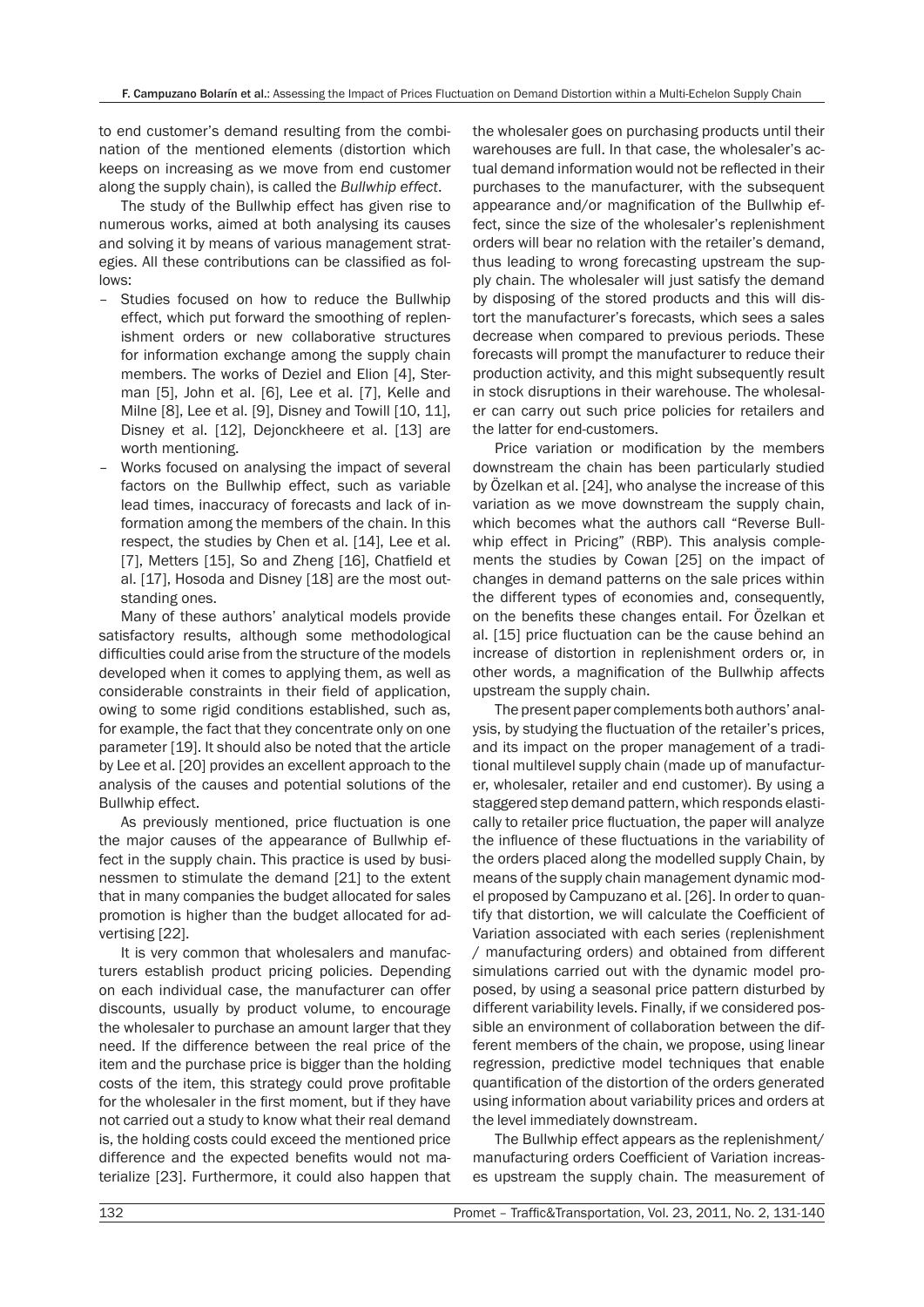the Bullwhip effect proposed by Chen et al. [14] has not been deemed appropriate in this case, because its sensitiveness to small values in demand might induce this indicator to produce wrong values (huge peaks) which distort that measurement. Furthermore, as this is a traditional multilevel supply chain, it is difficult for manufacturers or wholesalers to actually know what the final demand is. With the results obtained we will try to forecast the potential variation of the orders generated at each level, taking the price pattern as a starting point.

DPP (Discounts on the Purchase Price) have been profusely dealt with in the current specialized literature – within the field of Operations Management – focusing (their research) on models in search of the optimal strategy for the retailer to follow when it comes to applying discounts on the end consumer purchase price, in order to avoid inventory problems and subsequent holding costs. The works by Arcelus et al. [27, 28, 29] or Ardalan [30] are worth mentioning. Some of them use demand patterns sensitive to price fluctuations but they do not manage to simulate their effect along a multilevel supply chain as far as the Bullwhip effect is concerned.

The dynamic model used here includes the variables necessary to characterize the demand management process (inventory levels, replenishment orders, manufacturing, forecasts). This model takes into consideration the capacity constraints, management of backlogged orders, fill rate, measurement of the Bullwhip effect and inventory costs associated with each level, and it can be used to recreate different types of supply chain management strategies (different scenarios) in order to measure the impact of these strategies in the demand management process.

# 2. METHODOLOGICAL APPROACH

Systems Dynamics methodology is a modelling and simulation technique designed for studying problems associated, among others, with logistics, manufacturing management process, organizations or socioeconomics. The aims of the system dynamics are to examine the interaction of various functions (physical processes, information flows and management policies) within a system in order to obtain a better understanding, improve the interaction of components and integrate them into a meaningful whole, to design adequate mechanisms and decision rules. Therefore, the purpose of our model would not be to predict what the total supply chain profit level would be each week for the years to come, but to reveal under what conditions the total profit would be higher, if and when it would be negative, if and how it can be controlled [31].

The structure of a system in Systems Dynamics methodology is represented by causal loop diagrams. Causal loop diagrams consist of variables connected

by arrows denoting the causal influences among the variables. These variables are related by causal links, shown by arrows. Each causal link is assigned a polarity, either positive (+) or negative (-) to indicate how the dependent variable changes when the independent variable changes.

A dynamic system model contains the stock (state of the system) and flow (rate) variables. Stocks are accumulations and can only be changed via flows. Mathematically, a stock can be seen as an accumulation or integration of flows over time – with outflows being subtracted from the stock. Stocks typically have a certain value at each moment of time – (i.e. inventories). Flow variables (or "rate") change the stock over time (i.e., order rate). Usually we can clearly distinguish inflows (adding to the stock) and outflows (subtracting from the stock). Flows are typically measured over a certain interval of time.

Stock and flow diagrams (Forrester diagrams) represent the model structure and the interrelationships among the variables. Stock and flow diagrams have a mathematical meaning. Stocks accumulate or integrate their flows; the net flow into the stock is the rate of change of the stock. In our case, the graphical simulation program used to support the analysis and study of the model created was Vensim© by Ventana Systems.

# 3. PROBLEM AND MODEL CONSTRUCTION

For this work we have used the model created to study the demand management process along a Traditional Supply Chain [26]. The main characteristics of this model are summarized in the following points:

- A four-stage supply chain system (multi-echelon supply chain) consisting of identical agents was considered, where each agent orders products only to its upper stage. These stages are: Customer, Retailer, Wholesaler and Manufacturer.
- An agent ships goods immediately upon receiving the order if there is sufficient amount of on-hand inventory. We are considering a "Pull" planning strategy.
- Orders may be partially fulfilled (every order to be delivered includes current demand and backlogged orders, if any), and unfulfilled orders are backlogged.
- Shipped goods arrive with a transit lead-time and they are also delayed because of information lead time.
- Last stage (manufacturer) receives raw materials from an infinite source and manufactures finished goods under capacity constraints. In this work, capacity constraints do not influence the size of manufacturing orders, since the manufacturing capacity was set high enough to prevent those constraints from having an impact on the proposed analysis.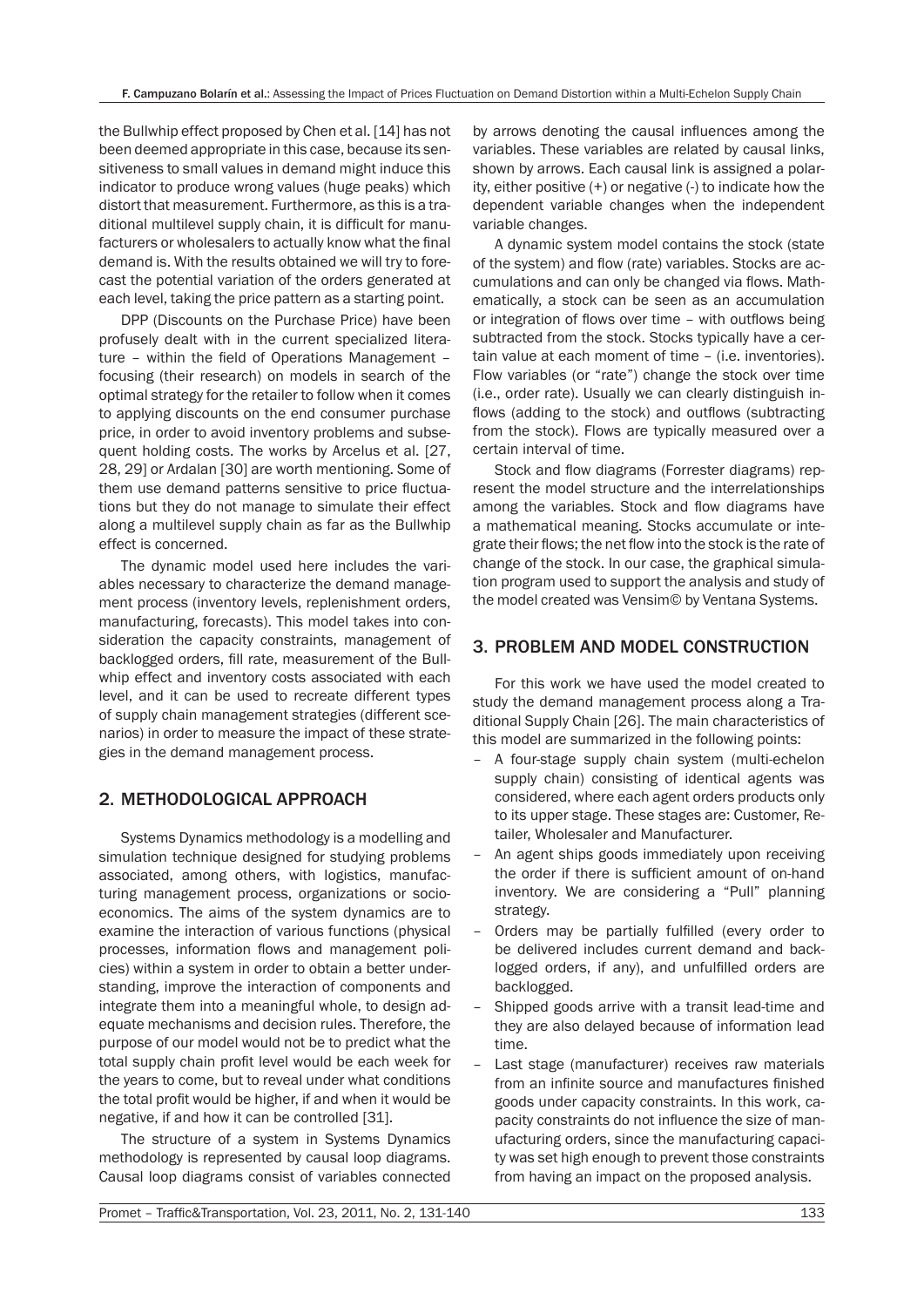The variables used to create the Traditional Supply Chain causal diagram have been selected taking as reference the APIOBPCS model (Automatic Pipeline, Inventory and Order-based Production Control System) [6]. For a more precise and detailed explanation and validation of the construction of the model we refer to Campuzano et al. [32]. However, a brief resume of the variables used for that purpose is set out below:

- a) End customer demand and demand from one level towards the level situated immediately upstream. (See point 4.2);
- b) Firm orders (for Retailer, Wholesaler and Manufacturer);
- c) Backlogged orders (for Retailer, Wholesaler and Manufacturer);
- d) The on-hand inventory (for Retailer, Wholesaler and Manufacturer);
- e) Demand Forecasting (for Retailer, Wholesaler and Manufacturer). The forecast has been made using exponential smoothing forecasting;
- f) Inventory Position (for Retailer, Wholesaler and Manufacturer): the inventory position is defined by the following relation:

Inventory position= inventory on hand +

+ orders placed but not yet received (or on-order products) – backlogged orders [33];

- g) Replenishment orders (both for Retailer and Wholesaler);
- h) Orders to the Manufacturer (Manufacturer level). Both replenishment and manufacturing orders to be made according to the inventory policy chosen to manage the demand. Regardless of the policy followed, the variables Demand Forecasting, Inventory Position and Supply or Manufacturing lead times will be taken into account to trigger these orders. The ordering policy we have chosen for our analysis is a generalized Order-Up-To policy [33]. In any order-up-to policy, ordering decisions are as follows:

$$
O_t = S_t - \text{ inventory position} \tag{1}
$$

The order quantity is equal to  $S_t$ , reduced for inventory position as:

> Inventory position= inventory on hand-backlogged orders + +orders placed but not yet received.

Where  $O_t$  is the ordering decision made at the end of period *t*, *St* is the order-up-to level used in period *t* and the inventory position equals net stock plus on order (orders placed but not yet received), and net stock equals inventory on hand minus backlog. The order-up-to level is updated every period according to:





*Figure 1 - The causal loop of a Traditional Supply Chain*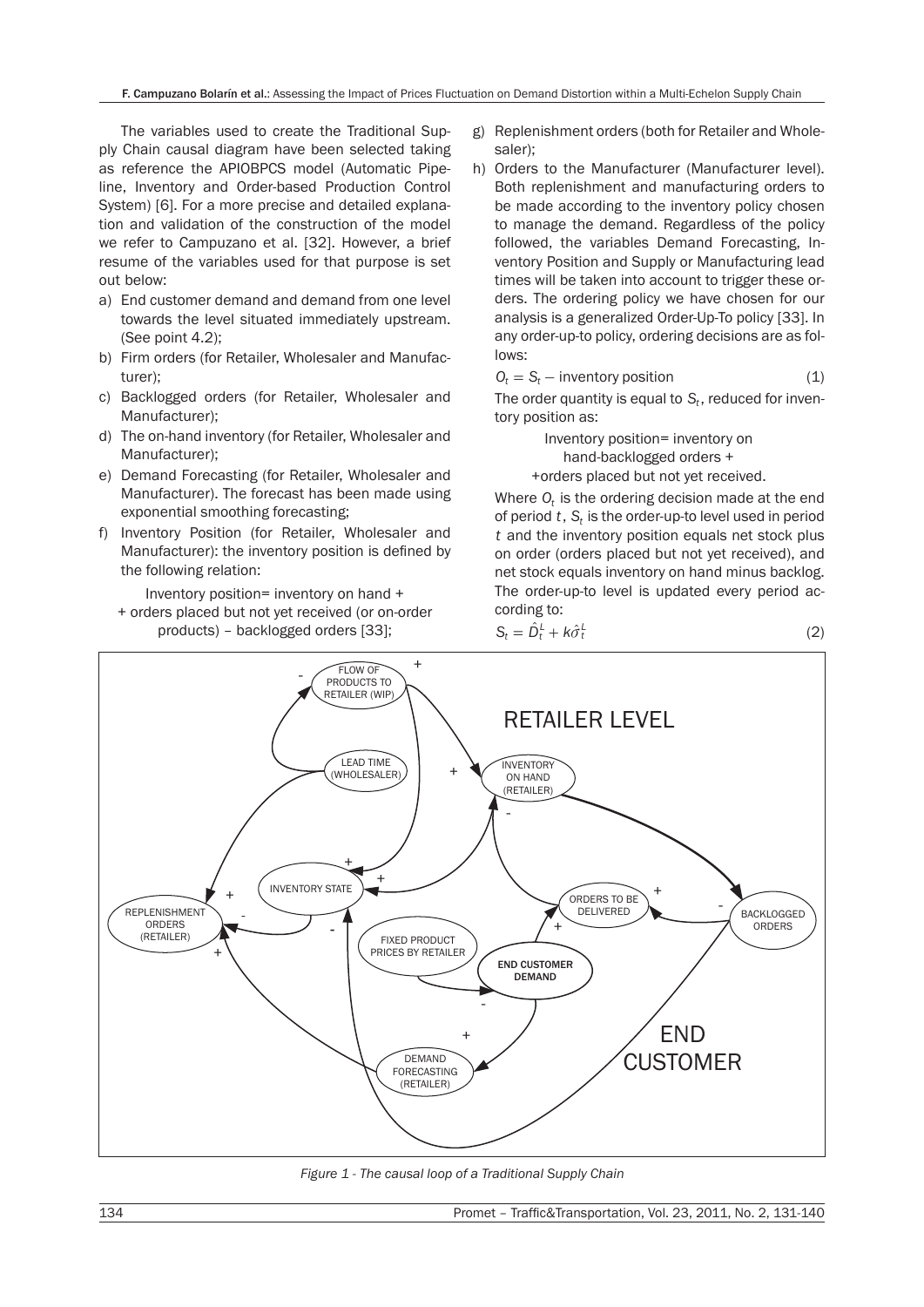where  $S_t$  is equal to the estimate mean of demand  $\hat{D}_{t}^{\perp}$  over *L* periods ( $\hat{D}_{t}^{\perp} = \hat{D}_{t} \cdot L$ ) increased for prescribed fill rate with buffer stocks,  $\sigma_t^{\scriptscriptstyle L}$  is an estimation of the standard deviation over *L* periods, and *k* is the fill rate factor (safety factor) which depends on demand distribution.

- i) Lead Time (both for Wholesaler and Manufacturer);
- j) On-order products (for Retailer, Wholesaler and Manufacturer);
- k) Manufacturing capacity (Manufacturer level);
- l) Manufacturing (Manufacturer level);
- m) Manufacturing lead time (Manufacturer level);
- n) Fill rates (for Retailer, Wholesaler and Manufacturer);
- o) Inventory costs (holding and order costs) (for Retailer, Wholesaler and Manufacturer);
- p) Prices Pattern (See point 4.1).

*Figure 1* shows a piece of the structure for a multiechelon supply chain system in its corresponding causal loop diagram.

## 4. PRICE AND DEMAND PATTERNS

## 4.1 Price Pattern

Price fluctuation is a practice frequently used at the moments of demand decrease either to stimulate it or when a production surplus or shortage occurs. A price



*Figure 2 - Original price series*

pattern with a seasonal component is very appropriate to modelling all these kinds of situations. Bearing in mind what has been set out above, a weekly price pattern with seasonal component has been taken for this study corresponding to 780 variations (3 years at a rate of 5 observations per week). This dataset corresponds to the final price of tomatoes during the years 2005, 2006 and 2007, (source: official WEB of Ministerio de Medioambiente, Rural y Marino, Spanish Government).

To analyse the impact of price fluctuation on replenishment/manufacturing orders at different levels of the modelled supply chain, a centred Gaussian perturbation was added to the original price series (mean equal to zero) with different variability levels. So, the series labelled as A1, A2 and A3 in *Figure 3* show the results obtained when the original price series in *Figure 2* is disturbed by a low variability signal (standard deviation = 0.15). The series labelled as B1, B2 and B3





*Figure 3 - Series disturbed by low variability*

*Figure 4 - Series disturbed by medium variability*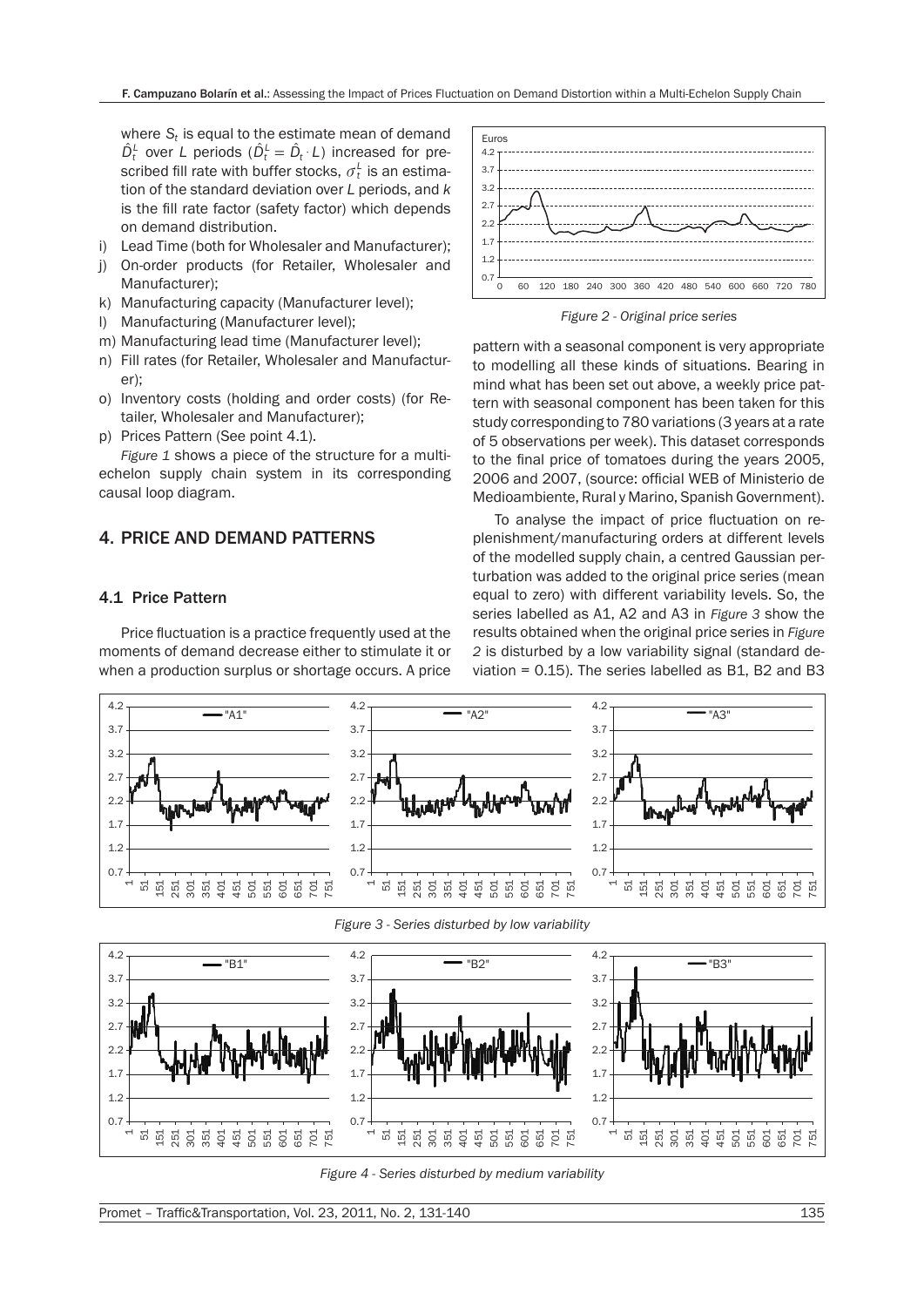

*Figure 5 - Series disturbed by high variability*

in *Figure 4* show the results obtained when the original price series is disturbed by a medium variability signal (standard deviation  $= 0.25$ ), and the series labelled C1, C2 and C3 (*Figure 5*) show the price series obtained when the series is disturbed by a high variability signal (standard deviation = 0.40).

## 4.2 Demand Pattern

The demand placed by the end customer of a supply chain is one of the variables that influence significantly the chain response to replenishment/manufacturing orders. The Bullwhip effect depends to a large extent on the demand forecasts made by each member of the chain. This paper completes the current bibliography by analysing also the impact of price variations on the end customer's demand. A seasonal price pattern can trigger a staggered step demand type because low prices will result in periods of great demand, whereas high prices will result in a restrained demand. These aspects have led to the use of a staggered step demand pattern which responds elastically to the retailer's price fluctuation (see *Table 1*), and which allows a more realistic analysis of the appearance of the Bullwhip effect along the multilevel supply chain.

*Table 1 - Demand pattern*

| Prices           | <b>Demand Values</b>  |
|------------------|-----------------------|
| $(0.5, 1.5)$ €   | Uniform (47,53) units |
| $1.5,3.0$ €      | Uniform (22,28) units |
| $(3.0, 4.8) \in$ | Uniform (3,7) units   |

## 5. OTHER MODEL PARAMETERS

The following parameters defining the characteristics of the modelled traditional supply chain have been used for the simulation of the proposed model:

- Initial inventory level for manufacturer and wholesaler levels: 100 units. Initial inventory level for retailer level: 30 units.
- Manufacturer capacity: 160 units per day
- Wholesaler's lead time: 2 days. Manufacturer's lead time: 2 days. These lead times are supposed to be constant for all orders received except in case of stock-out.
- Manufacturing time: 3 days
- Fill rate factor K for each level  $= 2$
- Forecast adjustment factor:  $2 \alpha = 0.5$

## 5.1 First results after simulation of the proposed model

The simulation was carried out over a period of 780 days, 3 years at a rate of 5 observations per week. In order to avoid the transitional state and stabilize the fluctuation of the variation coefficient of each price series used and orders generated, the results obtained for the first 260 data (first year) were disregarded in each modelled level, to subsequently work with the data obtained from that moment on (*Figure 6*). It is worth pointing out that, from that moment on (data 260 onwards) the fluctuations disappear and we obtain a clear tendency of the coefficient of variation in all situations studied.

Figures 7, 8 and 9 show the orders variability at different levels, increase is evident as we move upstream the supply chain.

*Table 2* shows the maximum, minimum and average values obtained for the variation coefficients at each



*Figure 6 - Coefficient of Variation associated with the price patterns*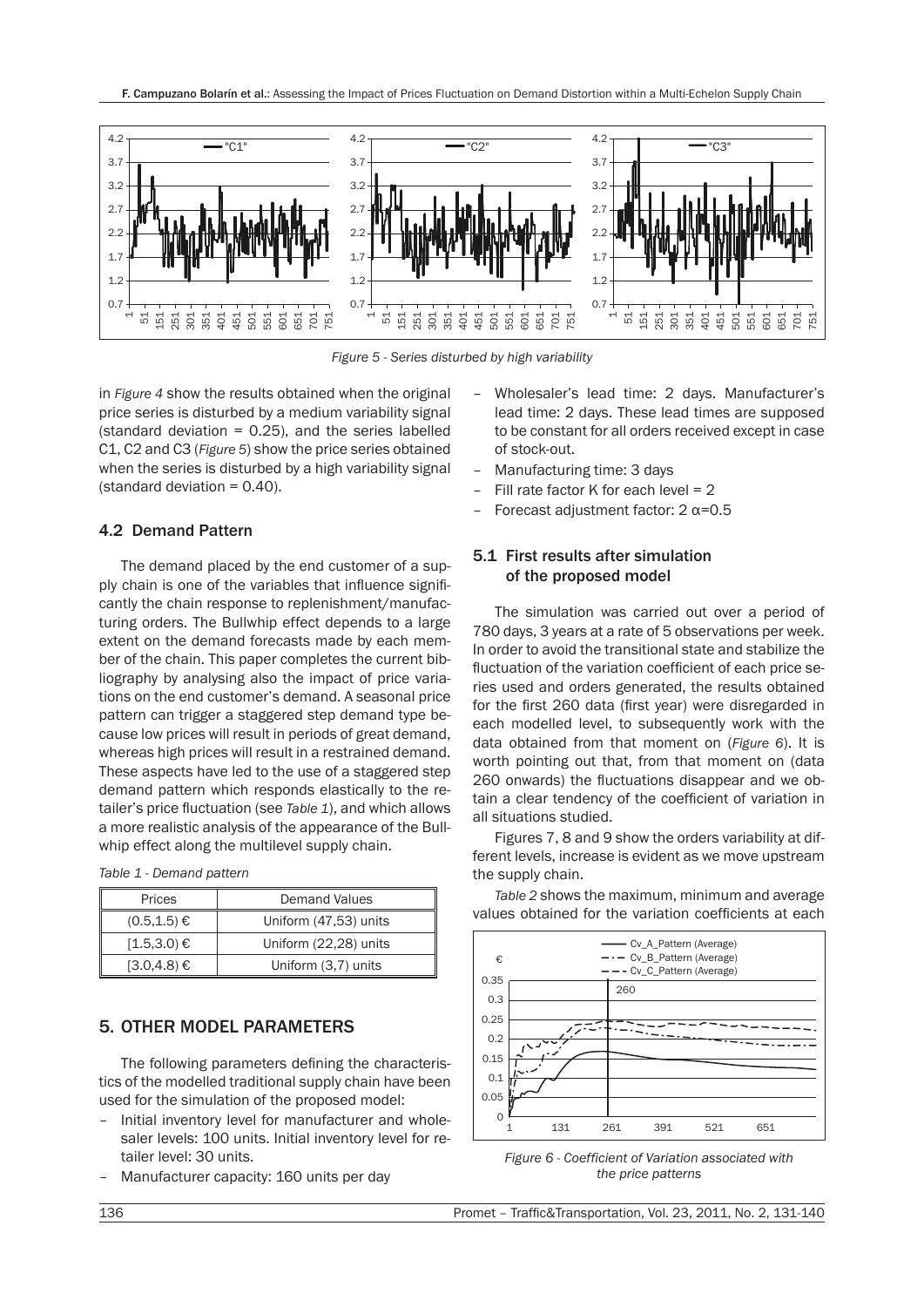

*Figure 7 - Coefficient of Variation associated with retailer's orders*



*Figure 8 - Coefficient of Variation associated with wholesaler's orders*



*Figure 9 - Coefficient of Variation associated with manufacturing orders*

level of the simulated chain. We denote the variation coefficients associated with each price series, and the replenishment/manufacturing series at different levels (retailer, wholesaler and manufacturer) by Cv\_Prices, Cv\_retailer, Cv\_wholesaler and Cv\_manufacturer.

The table shows a marked amplification in the variability of orders placed as we move upstream the supply chain. Thus, the wholesaler's average value of Coefficient of Variation is around 2.6 times that of the retailer, while the manufacturer's is 3.6 times that of the retailer and 1.4 times that of the wholesaler; all this reveals the appearance of the Bullwhip effect in the simulated chain, as well as the wholesaler's criti-

| Table 2 - Range and average of the  |
|-------------------------------------|
| different coefficients of variation |

|                                        | Minimum<br>value | Average<br>value | Maximum<br>value |  |
|----------------------------------------|------------------|------------------|------------------|--|
| ∥ Cv Prices                            | 0.11679          | 0.19019          | 0.26951          |  |
| ll cv<br>retailer                      | 0.33062          | 0.62160          | 0.96862          |  |
| $\mathbf{C}$ v $\mathbf{C}$ wholesaler | 1.0504           | 1.6114           | 2.1928           |  |
| manufacturer<br>ll Cv                  | 1.8074           | 2.2270           | 2.4812           |  |

cal position regarding demand fluctuations, much bigger than that of the manufacturer.

A positive correlation has been obtained between price variation and replenishment/manufacturing orders at each level; this dependence decreases as we move from one level to the level positioned immediately upstream (see *Table 3*).

*Table 3 - Correlation among different coefficients of variation*

|               |       | Cv Prices   Cv retailer | $Cv$ _whole- $\parallel$<br>saler |
|---------------|-------|-------------------------|-----------------------------------|
| $Cv$ retailer | 0.951 |                         |                                   |
| Cv wholesaler | 0.837 | 0.931                   |                                   |
| manufacturer  | 0.755 | 0.823                   | 0.929                             |

*Table 3* shows that the evolution of the variation coefficients at wholesaler and manufacturer levels cannot be predicted with any degree of certainty by only using the information on the fluctuation occurred in the price series, since these correlations are low.

### *Establishment of a predictive model*

When it comes to building a predictive model that enables the quantification of the distortion of the orders generated by each level owing to the retailer's price fluctuation, linear regression models have been used, which were created assuming the retailer prices in each period are known by each chain level, that is, the retailer has information only on one price fluctuation, while the wholesaler has two information sources: price fluctuation and retailer's order variation, while the manufacturer – like the wholesaler – has information on price fluctuation and wholesaler's order variation.

Collaboration among the members of the chain is assumed, since the information on the prices offered to the end customer flows upstream from it. The EPOS (Electronic Point of Sales), structure, which, as several authors have already demonstrated, reduces the Bullwhip effect [14, 7], is similar to the one used in this work to build the predictive model, although in the EPOS structure the sales information to the end customer is passed on to each of the chain members, thus improving the forecasts made by them and reducing the variability of the generated replenishment/ manufacturing orders.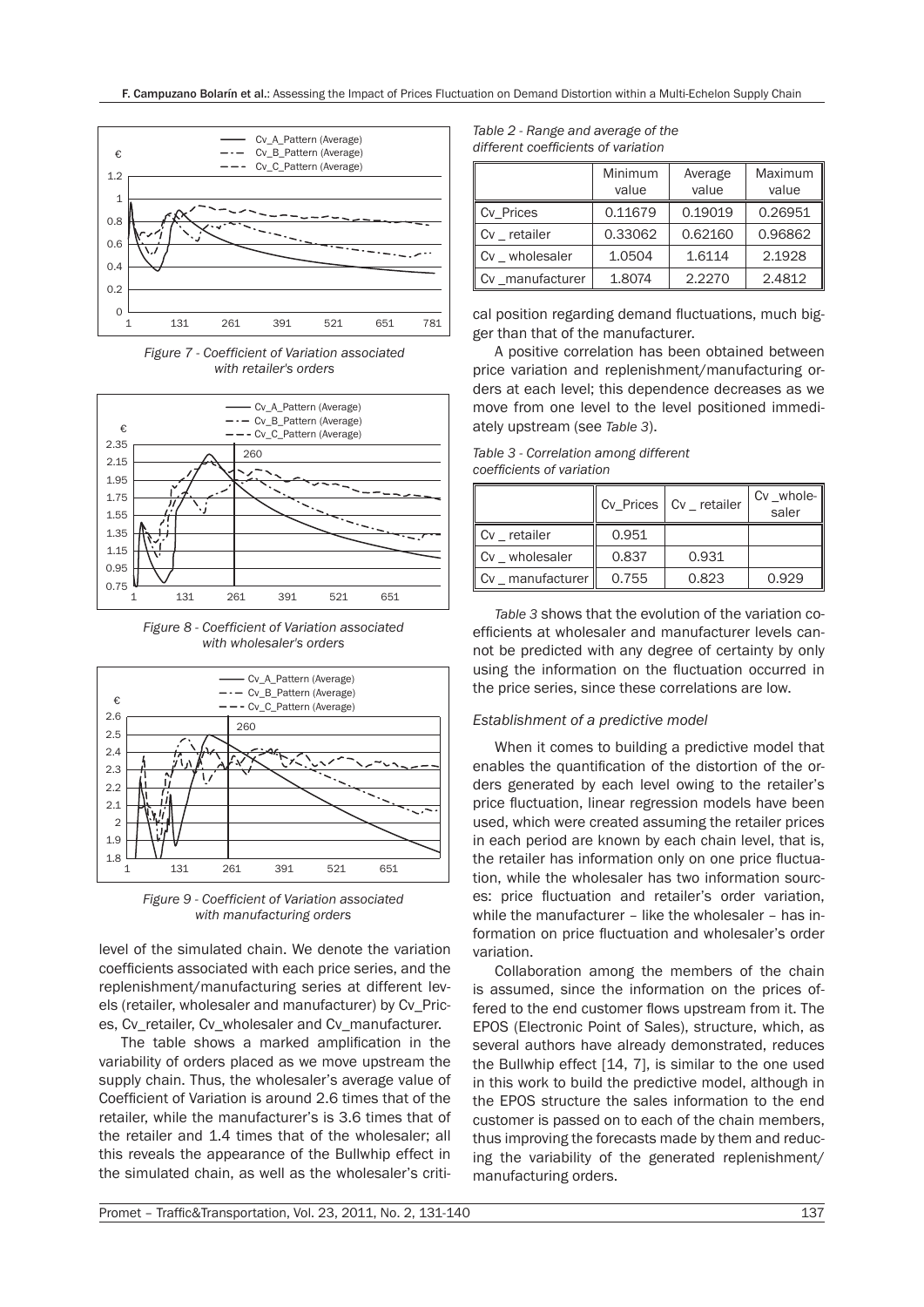| T-test                                                |             |                |          |   |  |  |  |
|-------------------------------------------------------|-------------|----------------|----------|---|--|--|--|
| ll Predictor                                          | Coef        | <b>SE Coef</b> |          | ₽ |  |  |  |
| Constant                                              | $-0.156354$ | 0.003774       | $-41.43$ | 0 |  |  |  |
| 211.22<br><b>CV Prices</b><br>0.01937<br>4.09047<br>0 |             |                |          |   |  |  |  |
| Analysis of Variance                                  |             |                |          |   |  |  |  |

*Table 4 - T-test and F-test between Cv-retailer and Cv\_prices*

| Analysis of Variance               |      |        |       |          |  |  |
|------------------------------------|------|--------|-------|----------|--|--|
| SS<br>Il Source<br><b>MS</b><br>DF |      |        |       |          |  |  |
| Regression                         |      | 141.4  | 141.4 | 44613.63 |  |  |
| ll Residual Error                  | 4678 | 14.83  |       |          |  |  |
| Total                              | 4679 | 156.22 |       |          |  |  |

*Table 5 - T-test and F-test between Cvwholesaler and Cv\_prices, Cv-retailer*

| T-test           |           |                |          |  |
|------------------|-----------|----------------|----------|--|
| ∥ Predictor      | Coef      | <b>SE Coef</b> |          |  |
| Constant         | 0.863723  | 0.007597       | 113.7    |  |
| <b>CV Prices</b> | $-3.6337$ | 0.1082         | $-33.57$ |  |
| Cv_retailer      | 2.31453   | 0.02517        | 91.95    |  |

| Analysis of Variance |                       |        |        |          |  |  |  |
|----------------------|-----------------------|--------|--------|----------|--|--|--|
| ll Source            | SS<br><b>MS</b><br>DF |        |        |          |  |  |  |
| Regression           | 2                     | 367.03 | 183.51 | 19533.45 |  |  |  |
| Residual Error       | 4677                  | 43.94  | 0.01   |          |  |  |  |
| Total                | 4679                  | 410.97 |        |          |  |  |  |

*Table 6 - T-test and F-test between Cvmanufactures and Cv-wholesaler, Cv\_prices*

Total  $\parallel$  4679 | 130.093

| T-test                |            |        |                |           |         |          |   |
|-----------------------|------------|--------|----------------|-----------|---------|----------|---|
| Predictor             | Coef       |        | <b>SE Coef</b> |           |         |          | P |
| Constant              | 1.38361    |        | 0.00495        |           | 279.48  |          | Ω |
| <b>CV</b> Prices      | $-0.28993$ |        | 0.03845        |           | $-7.54$ |          | Ω |
| CV wholesaler         | 0.557616   |        | 0.005513       |           | 101.14  |          | Ω |
| Analysis of Variance  |            |        |                |           |         |          |   |
| Source                | DF         |        | SS             | <b>MS</b> |         | F        |   |
| Regression            | 2          |        | 112.554        | 56.277    |         | 15006.82 |   |
| <b>Residual Error</b> | 4677       | 17.539 |                | 0.004     |         |          |   |

The predictive models obtained are given by the following expressions:

- *Cv\_retailer = 0.156 + 4.09 Cv\_Prices (R<sup>2</sup>=0.905)*
- *Cv\_wholesaler = 0.864 3.63 Cv\_Prices + 2.31 Cv\_retailer (R*<sup>2</sup> *=0.893)*
- *Cv\_manufacturer = 1.38 0.290 Cv\_Prices + + 0.558 Cv\_wholesaler (R*<sup>2</sup> *=0.865)*

A model has been associated with each member of the simulated chain, enabling the calculation of the

replenishment/manufacturing order variation which would be generated according to the information available. It is worth emphasizing the high reliability of the models obtained, since the determination coefficients obtained have been higher than 0.85 for each level.

Tables 4, 5 and 6 show the results obtained by means of T-Test and F-test over the different regressions models proposed.

# 6. CONCLUSION

As expected, the model shows the appearance of the Bullwhip effect, resulting from a steep variability amplification of the orders generated as we move upstream in the supply chain. It also reveals the wholesaler's critical position in the face of demand fluctuations caused by price variations; this means the wholesaler's fill service will be consequently affected to a greater extent than the manufacturers'. This situation might be due to the fact that the wholesaler is confronted with several problems when it comes to generating replenishment orders to the manufacturer, such as: retailer order fluctuations caused by mistakes in forecasting and supply time, or the manufacturer's own supply times and forecast mistakes. This aspect should be taken into consideration when designing demand management policies (strategic level) in any multilevel supply chain.

On the other hand, *Table 3* shows that price variation affects directly the increase of the variation of the orders placed by each chain level, but this effect becomes reduced at the wholesaler level and even more reduced at the manufacturer level.

As for our second objective, that is to say, the drawing up of a predictive model to quantify orders variation due to price fluctuations, we consider that orders variability cannot be predicted with enough reliability either at the wholesaler or at the manufacturer level if price evolution is the only available information. Nevertheless, the model developed in section 5.2 makes it possible to foresee, with a degree of reliability higher than 85%, the evolution of each level's orders variability on the basis of price evolution and information coming from the level immediately downstream in the cases of wholesaler and manufacturer; that is to say, the wholesaler uses two sources of information – price fluctuation and retailer order variation – while the manufacturer, like the wholesaler, has information on price fluctuation and also on wholesaler order variation.

The expressions obtained in section 5.2 could allow the organization's strategic level to design demand management policies based on their records of product final prices and replenishment/manufacturing orders received.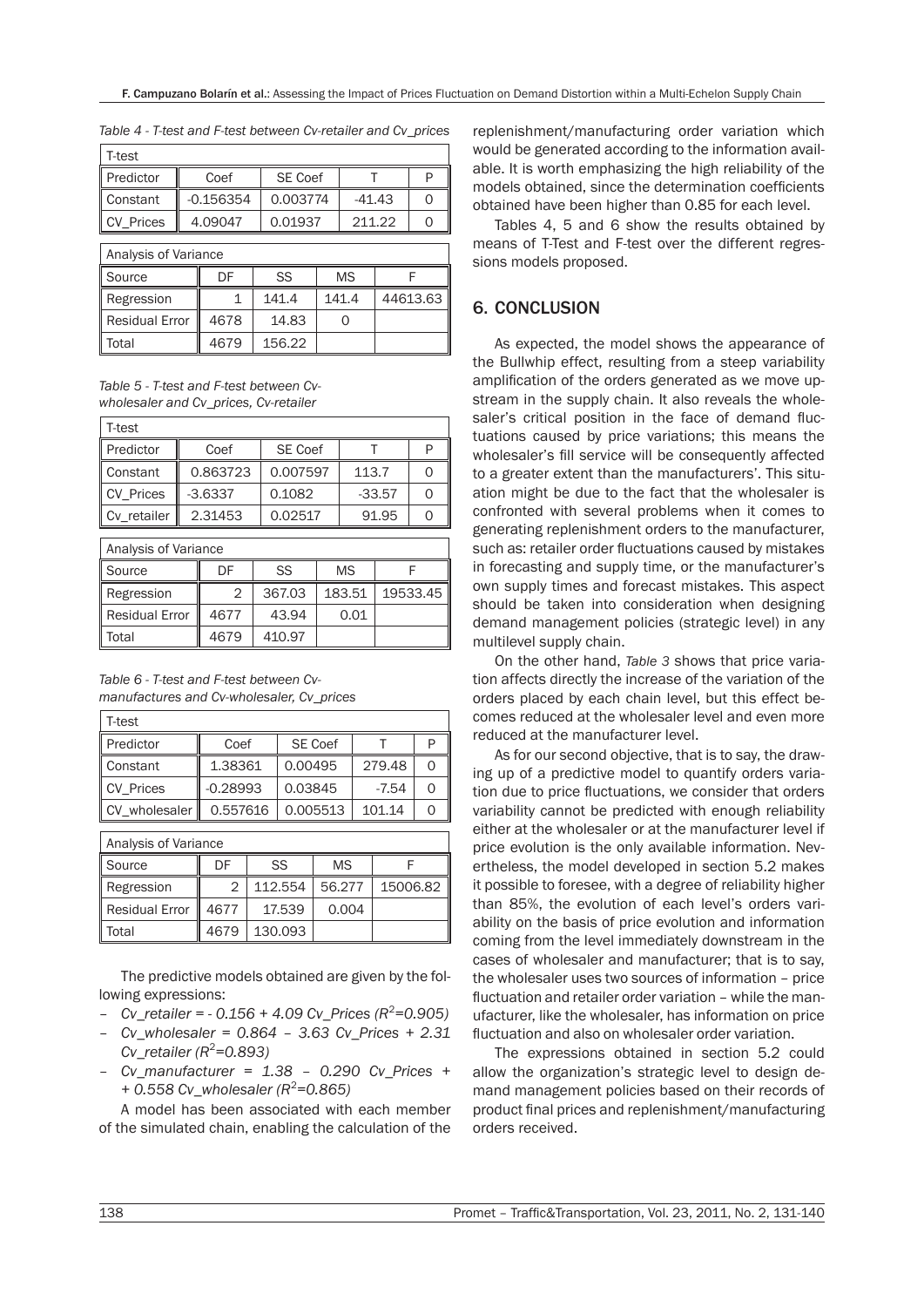#### Dr. FRANCISCO CAMPUZANO BOLARÍN

E–mail: francisco.campuzano@upct.es Universidad Politécnica de Cartagena, Departamento de Economía Financiera y Contabilidad Dr. ANTONIO GUILLAMÓN FRUTOS E–mail: antonio.guillamon@upct.es Universidad Politécnica de Cartagena, Departamento de Matemática Aplicada y Estadística Campus Muralla del Mar s/n, 30201 Cartagena, España Dr. ANDREJ LISEC E–mail: andrej.lisec@fl.uni-mb.si Univerza v Mariboru, Fakulteta za logistiko Hočevarjev trg 1, 8271 Krško, Slovenija

#### *RESUMEN*

## *EVALUACIÓN DEL IMPACTO DE LA FLUCTUACIÓN DE LOS PRECIOS EN LA DISTORSIÓN DE LA DEMANDA GENERADA EN UNA CADENA DE SUMINISTRO TRADICIONAL MULTINIVEL*

*En este artículo se analiza la influencia de la fluctuacion de los precios en la variabilidad de las órdenes generadas a lo largo de una cadena de suministro tradicional multinivel. Para ello, se utiliza un modelo dinámico de gestión de cadena de suministro en el que se introduce un patrón de demanda tipo escalón, que responde elásticamente a la fluctuación de los precios ofrecidos por el minorista al cliente final. Posteriormente, utilizando los resultados obtenidos, se propone un modelo de previsión para calcular esa posible variación de las órdenes generadas en cada nivel, a partir del patrón de precios utilizado.*

#### *PALABRAS CLAVE*

*Efecto Bullwhip, Dinámica de Sistemas, Fluctuación de precios, Gestión de la cadena de suministro*

## LITERATURE

- [1] Vaculik, J., Michalek, I., Kolarovszki, P.: *Principles of selection, implementation and utilization of RFID in supply chain management*. Promet – Traffic&Transportation, Vol. 21, No. 1, 2009, pp. 41-42
- [2] Forrester, J.: *Industrial Dynamics, A Major Breakthrough for Decision Makers*. Harvard Business Review, July-August, 1958, pp. 67-96
- [3] Lee, H.L., Padmanabhan, V., Whang, S.: *The Bullwhip Effect in supply chains*. Sloan Management Review 38 (3), 1997, pp. 93–102
- [4] Deziel, D.P., Eilon, S.: *A linear production–inventory control rule*. The Production Engineer 43, 1967, 93– 104
- [5] Sterman, J.: *Modelling managerial behavior: Misperceptions of feedback in a dynamic decision making experiment*. Management Science, 35 (3), 1989, 321–339
- [6] John, S., Naim, M.M., Towill, D.R.: *Dynamic analysis of a WIP compensated decision support system*. International Journal of Manufacturing Systems Design 1 (4), 1994, pp. 283–297
- [7] Lee, H.L., Padmanabhan, P., Whang, S.: *Information distortion in a supply chain: The bullwhip effect*. Management Science 43, 1997a, pp. 543–558
- [8] Kelle, P., Milne A.: *The efect of (s, S) ordering policy on the supply chain*. International Journal of Productions Economics, No. 59, 1999, pp. 113-122
- [9] Lee, H.L., So, K.C., Tang, C.S.: *The value of information sharing in a two-level supply chain*. Management Science 46 (5), 2000, pp. 626–643
- [10] **Disney, S.M., Towill, D.R.:** *Vendor Managed Inventory and Bullwhip reduction in a Two level supply Chain*. International Journal of Operations & Production Management Vol. 23, No. 6, 2003, pp. 625-651
- [11] Disney, S.M.; Towill D.R.: *On the bullwhip and inventory variance produced by an ordering policy*. The International Journal of Management Science, 2003a, pp. 157-167
- [12] Disney , S. M., Naim M. M.; Potter, A. Potter: *Assessing the impact of e-business on supply chain dynamics*. International Journal of production economics. Vol. 89, 2004, pp. 109-118
- [13] Dejonckheere, J., Disney, S.M., Lambrecht, M.R., Towill, D.R.: *The impact of information enrichment on the bullwhip effect in supply chains: A control engineering Perspective*. European Journal of Operational Research, 153, 2004, pp. 727-750
- [14] Chen, F., Drezner, Z., Ryan, J.K., Simchi-Levi, D.: *Quantifying the bullwhip effect in a simple supply chain: The impact of forecasting, lead-times and information*. Management Science 46 (3), 2000, 436–443
- [15] Metters , R.: *Quantifying the Bullwhip Effect in supply chains*. Journal of Operations Management 15, 1997, pp. 89-100
- [16] So, K.C., Zheng, X.: *Impact of supplier´s lead time and forecast demand updating on retailer´s order quantity variability in a two level supply chain*. International Journal of Production Economics, 86, 2003, pp. 169- 179
- [17] Chatfield, D.C., Kim , J.G. Harrison T.P. Hayya, J.C.: *The Bullwhip effect-Impact of Stochastic Lead Time, Information Quality, and Information Sharing, A simulation Study*. Production and Operations Management, Vol. 13, No. 4, 2004, pp. 340-353
- [18] Hosoda, T. and Disney S.M.: On variance amplification *in a three-echelon supply chain with minimum mean square error forecasting*. The international Journal of Management Science. Omega 34, 2005, pp. 344-358
- [19] Swaminathan, Jayashankar M. and Tayur, Sridhar R.: *Models for Supply Chains in E-Business*. Management Science.Vol. 49, No. 10, 2003
- [20] Lee HL, Padmanabhan V, Whang S.: *Comments on "Information distortion in a supply chain: The bullwhip effect", The bullwhip effect: Reflections*. Management Science 50 (12), 2004, pp. 1887-1993
- [21] Neff, J.: *Trade promotion rises*. Advertising Age 71, 2000, pp. 24–8
- [22] Blattberg, RC, Briesch, R.: Fox EJ. *How promotions work*. Marketing Science, 14, 1995, G122–32
- [23] Mela CF, Jedidi K, Bowman D.: *The long-term impact of promotions on consumer stockpiling behaviour*. Journal of Marketing Research, 35, 1998, pp. 250–262